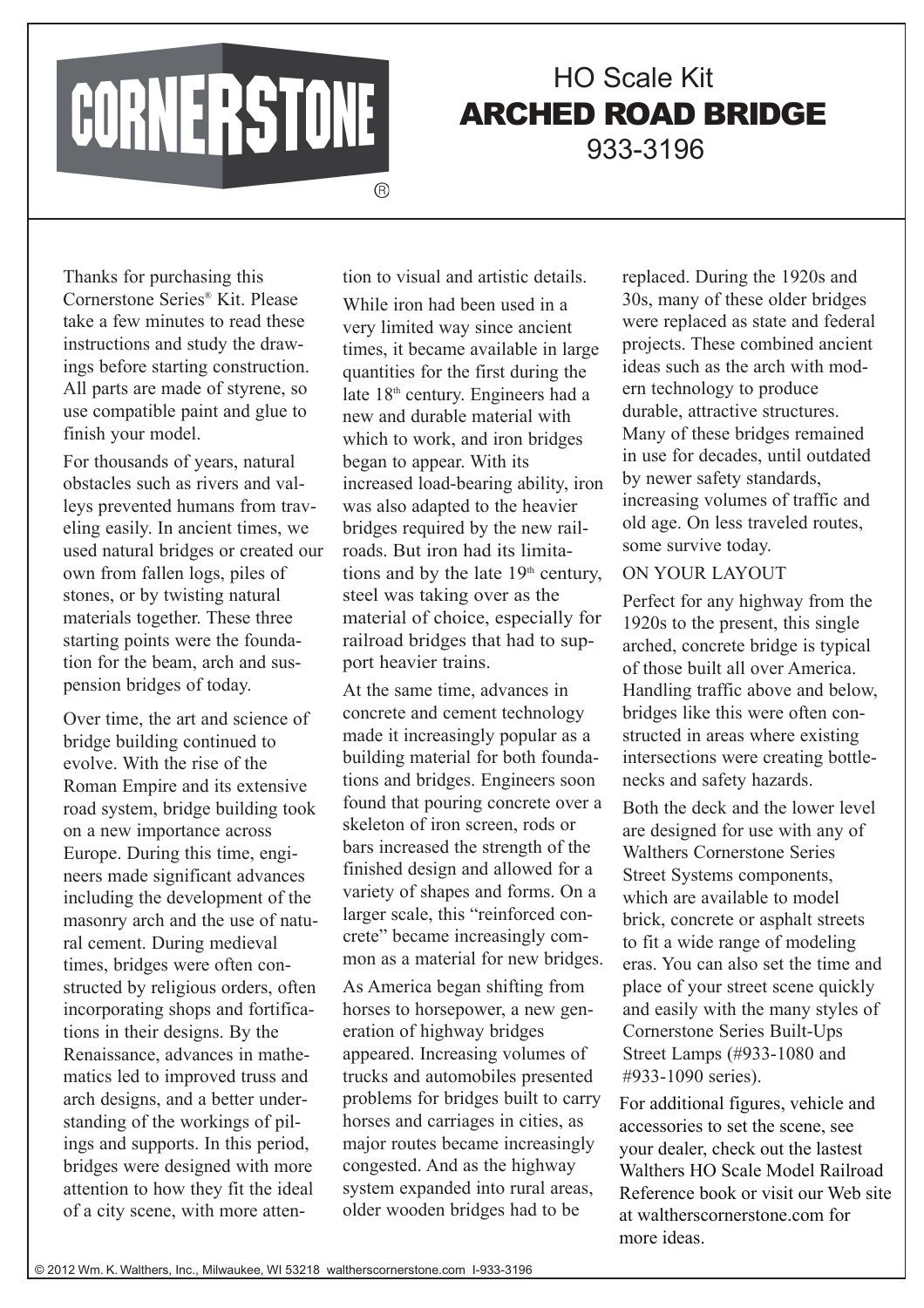IMPORTANT NOTE: There are various ways to build this kit. Before beginning construction, look over the possiblities and choose the one that fits your needs. Depending on the one you pick, you may need to purchase additional bridge kits and/or Cornerstone® Street System kits.



## STANDARD CONSTRUCTION:

1. Glue abutment walls (2, 3) together as shown. Glue the finishing caps (4, 5) onto the walls. Note: The finishing caps have notches in one corner, and should be installed as "pairs" of left and right hand parts. Study the drawing closely for proper positioning and glue the completed wing walls to the sidewalk baseplate (1).

2. Glue the piers (6, 8, 9) together. Then glue the completed pier assemblies to the sidewalk base (1), making sure it is centered.

3. Glue the inner walls (11) to the sides (10) as illustrated. Glue arch sections (12, 13) together, and then to the sides (10) and ends (11) of the bridge as shown. Walthers Street System components are used for the upper roadway.You will need to construct 4 full panels, including the sidewalks, curbs, road surface, and splice plates as shown in the Street System instructions. (Available versions include Concrete 933-3128, Asphalt 933-3194 or Brick 933-3139. All three will work with this kit but are not included). After the completed panels have had time to dry, glue the roadway to the completed arch support. Glue the completed arch/roadway assembly to the piers built in step 2 as shown.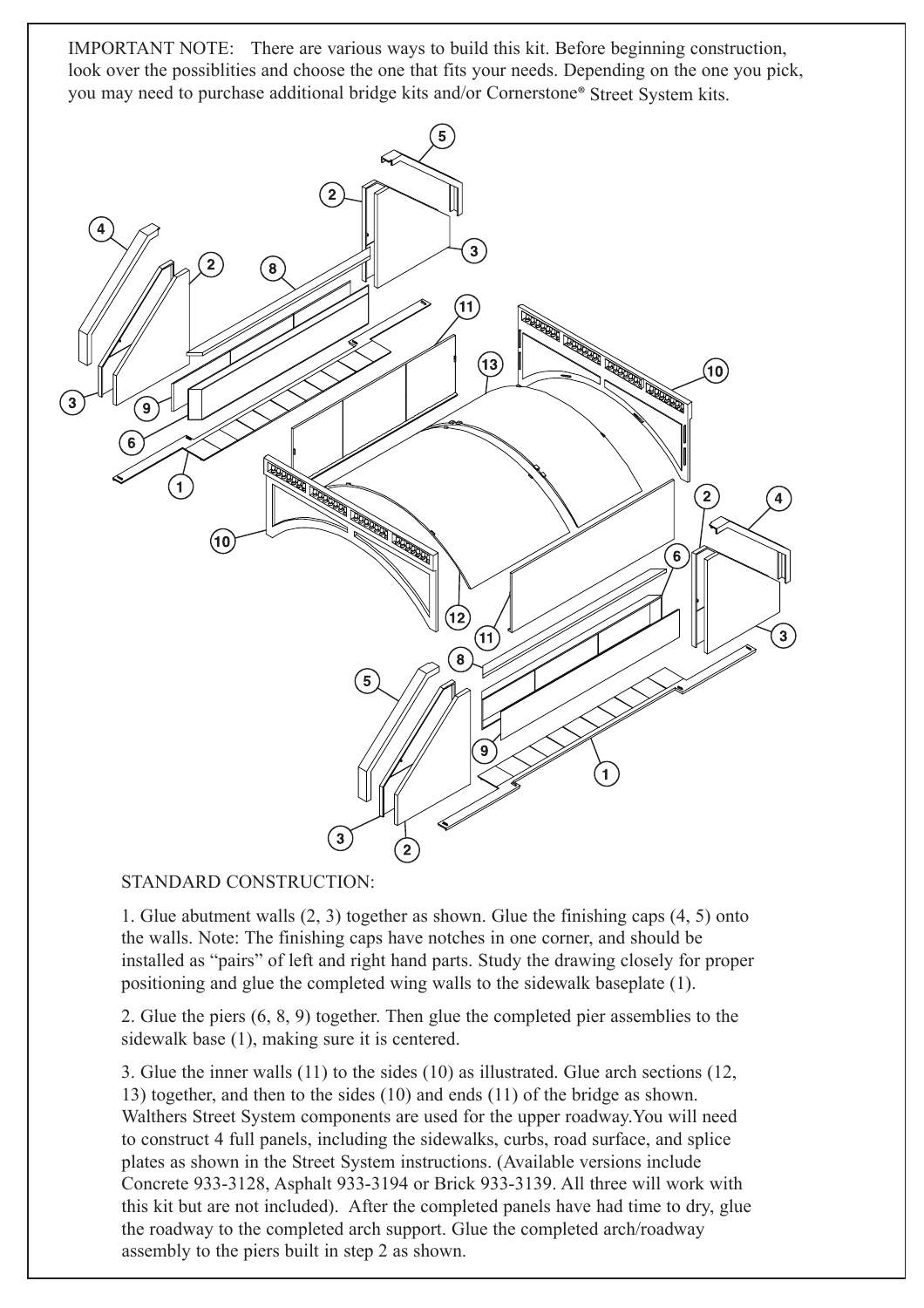### MODIFIED CONSTRUCTION:

1. Glue abutment walls (2, 3) together as shown. Glue the finishing caps (4, 5) onto the walls. Note: The finishing caps have notches in one corner, and should be installed as "pairs" of left and right hand parts. Shorten the sidewalk baseplate (1) by cutting out and removing the shaded area between the scribed lines. Glue the remaining sections back together. Finish up by gluing the wing abutments to the shortened bases (1) as shown.



making sure they are centered. Glue the

inner walls (11) to the sides (10) and arch (12). Supplied roadway plate (15) can then be glued on top. Glue the completed arch/roadway assembly to the piers as shown.